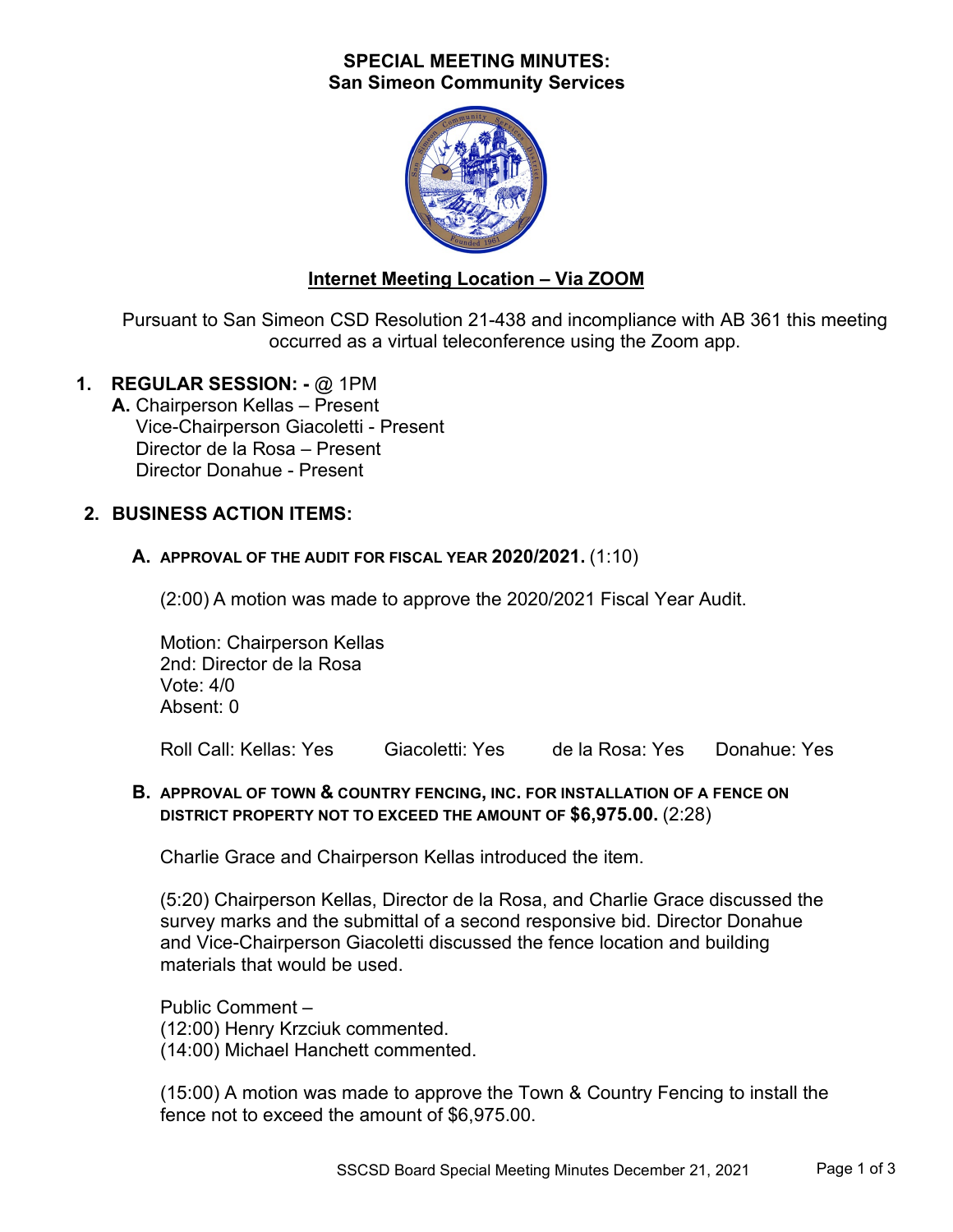Motion: Chairperson Kellas 2nd: Director de la Rosa Vote: 3/1 Absent: 0

Roll Call: Kellas: Yes Giacoletti: No de la Rosa: Yes Donahue: Yes

#### **C. REVIEW AND APPROVAL OF THE HEARST LIMITED TERM ENCROACHMENT AND EASEMENT AGREEMENT.** (15:48)

Charlie Grace introduced the item.

(17:40) Chairperson Kellas suggested grammatical changes to the contract. 1) page 50 of the packet 2) page 53 of the packet.

(19:21) Michael Donahue made a motion to add contractor restitution for all the trouble this has caused on the agenda.

(19:24) Chairperson Kellas stated that they needed to allow public comment first.

Public Comment – (19:52) Henry Krzciuk commented. (21:42) Michael Hanchett commented.

(22:45) Chairperson Kellas and Director Donahue discussed the motion made by Director Donahue.

(22:28) A motion was made to accept the redlined changes and the proposed edits in the Hearst Limited Term Encroachment and Easement Agreement.

Motion: Chairperson Kellas 2nd: Director de la Rosa Vote: 4/0 Absent: 0

Roll Call: Kellas: Yes Giacoletti: Yes de la Rosa: Yes Donahue: Yes

#### **D. DISCUSS AND CONSIDER CLERICAL CORRECTIONS TO CONTRACT WITH GRACE ENVIRONMENTAL SERVICES, LLC.** (24:11)

(24:30) Charlie Grace recused himself and left the meeting.

(25:21) Jeff Minnery introduced the item.

(27:34) Michael Donahue commented that this was a huge conflict of interest because GES prepared the staff report. Stating that the clerical changes were significant and changes the nature of the contract. He further stated that he would be voting No. Chairperson Kellas stated that Staff did not create this item and that it had come from Counsel. They (staff) had received the detailed information from Counsel.

Public Comment – (29:20) Michael Cruz commented.